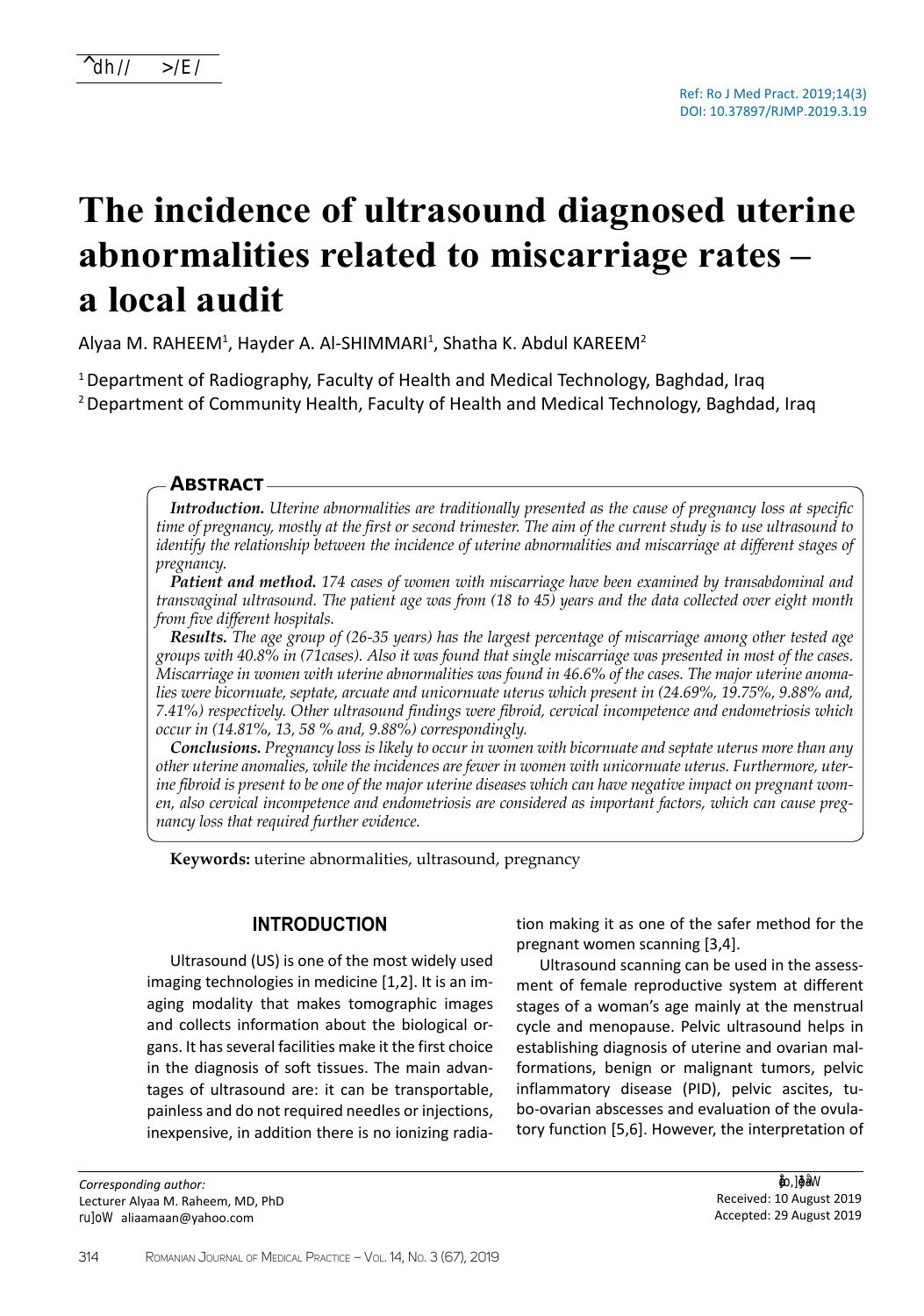the findings requires excessive experience of the pelvic organs anatomy and pathology in ultrasound [7]. Furthermore, sonohystography (SHG), is a technique done by inserting a small amount of sterile saline solution into the uterus cavity, which can be used to study the internal structure of the uterus and fallopian tubes [8]. Also, many types of US examinations could add further diagnostic information of the pelvic region such as: standard gray scale, 3D ultrasound, or color Doppler ultrasonography [9]. Especially the uterine abnormalities which is considered one of the causes of infertility or recurrent miscarriage [10]. Uterine abnormalities may not be indicated unless women suffered from symptoms such as miscarriages or abnormal menstrual cycle. Female genital tract ultrasound can be performed either by transabdominal with 3.5 MHz transducer, or with transvaginal 6.5-7.5 MHz transducer [4,11].

According to the Iraqi Board for Medical Specializations library, there was no previous local evidence cover all the subject of this research. However, some studies have been dealt with one or two types of uterine abnormalities such as uterine fibroid, cervical incompetence (CI), or specialized in uterine anomalies [12].

## **Method**

A number of techniques have been developed to identify uterine abnormality. This study used two dimensional (2D) ultrasound procedures in order to identify the uterine malformation in 174 cases of women with miscarriage. The patient age was from 18 to 45 years. The data collected from September 2015 to April 2016. They were taken from five places, Baghdad Teaching Hospital, Radiation Institution, Al-Zahraa Gynecologic Hospital in Baghdad and two private clinics.

The patients who have one or more pregnancy loss were included in the study whether they have uterine abnormality or not. They should have at least ultrasound scanning during their pregnancy to confirm real intrauterine pregnancy before they loss their fetus. On the other hand, patients who have only positive pregnancy test with specific miss period and Patients who have uterine abnormalities which are treatable at early stage of pregnancy were considered as not relevant to be included. For example, women who had cervical cerclage for the CI were excluded.

All patients were examined by ultrasound with transabdominal and transvaginal technique. 2D ultrasound was used to provide information regard the types, shape, size and place of any abnormalities.

## **Ultrasound technique**

The patients were requested to ultrasound exam by the physician according to the specific questioner about their history including previous scanning, miscarriage, infertility, pregnancy test or threatened abortion. Ultrasound exam includes both transabdominal and transvaginal US to assess the types of uterine abnormality as shown in (figure 1). In transabdominal US the patient should fill the bladder to obtain clear image as full bladder moves bowel out from the pelvis into the abdomen, helping in visualization of the uterus and ovaries [2]. Small amount of gel put on the transducer or on the pelvic area to make better contact with skin [13]. The scan was performed through the lower abdomen by moving the transducer over the pelvis on the skin surface in longitudinal



*Figure 1. Types of US technique [33]*

(A) Transabdominal US (B) Transvaginal US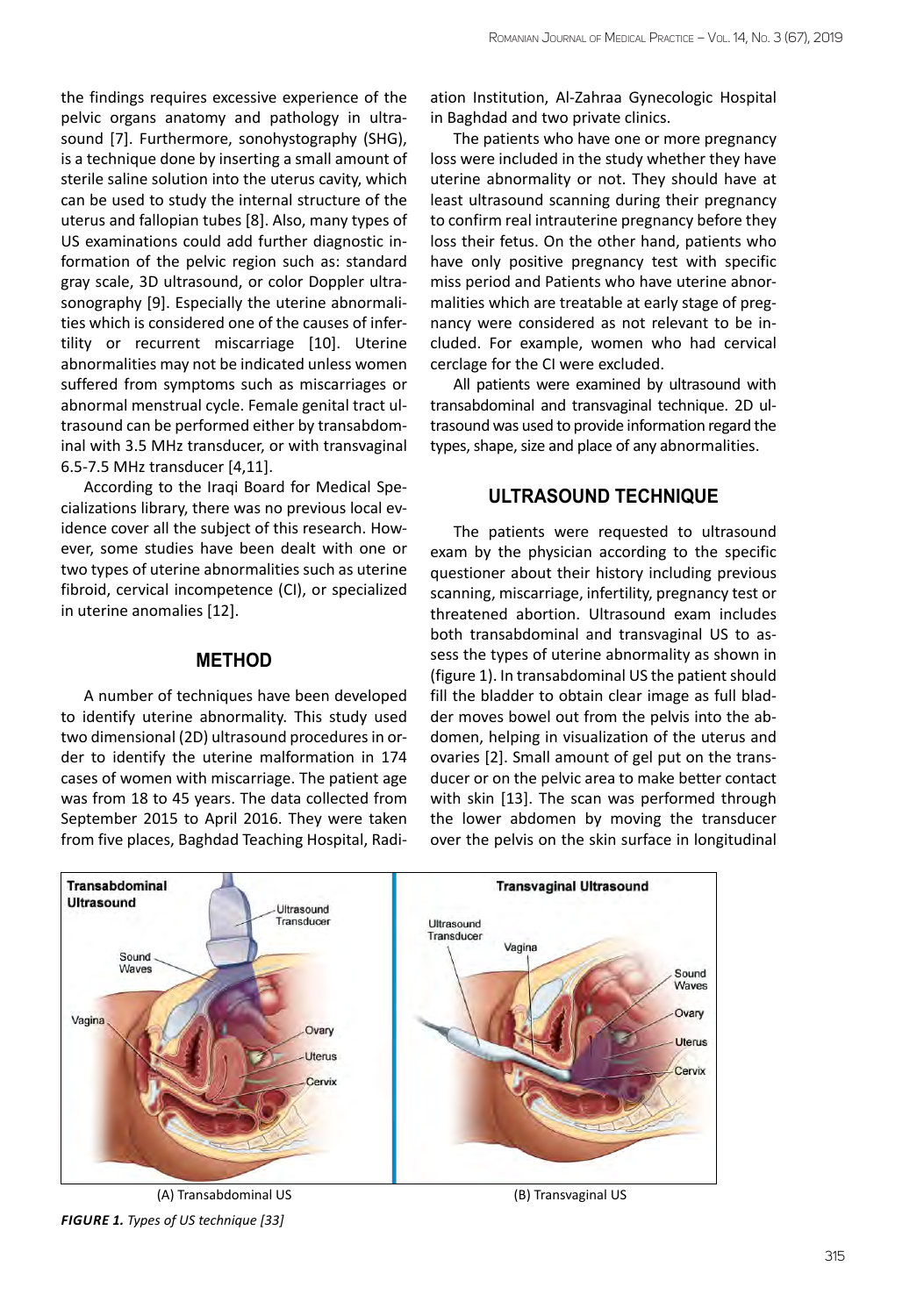and transverse plane. Curvilinear 3.5 MHz transducer was used for this purpose because this type of frequency has deep penetration which provides better visualization of the pelvic area [2,3].

In transvaginal U/S the patient should avoid the bladder. Small amount of gel was applied on the probe, then transducer wand inserted directly into the vagina using 6.5-7.5 MHz transducer which considered high frequencies with low penetration to visualize the uterus more closely and get better image details [2,7,13].

## **Results**

Simple statistical analysis was used to analyze the result quantitatively. In this study, 174 women with one or more abortion were scanned by ultrasound. Some of the patients were found to be suffering from one of the uterine abnormalities, others were normal. The distribution of the cases is presented with the tables and figures below.

Table 1 and Figure 2 show that the abortion were classified into three categories; single, 2-3 and <3 abortion. Miscarriage is mainly occurring among age group of 26 to 35 years with 71 cases or 40.8% of cases and its shows significant correlation. The majority of the cases about 35 cases suffering from single abortion followed by 2-3 abortion which was recorded in 31 cases, while <3 abortions are present in few of the cases with only 6 patients.

As can be seen from table 2, the largest ratio of abortion are presented in women with normal uterus approximately 53.4% (93 cases), while uterine abnormalities are found in (46.6%) 81 of cases. Also it demonstrates that single abortion has the largest percentage in both present and absent of uterine abnormalities.

Table 3 demonstrates that 53.4% of the patients with miscarriage were diagnosed as normal with pelvic ultrasound. Also, women with single abortion represent the majority of the cases in

*Table 1. Relationship between the number of abortion and age group* 

| Age groups   | Single Abortion   2-3 Abortions |       |     |       | >3 Abortions |       | <b>Total</b> |       |     |             |
|--------------|---------------------------------|-------|-----|-------|--------------|-------|--------------|-------|-----|-------------|
| in years     | %<br>No.<br>No.                 | %     | No. | %     | No.          | %     | M.S.         | Sig.  |     |             |
| 18-25        | 33                              | 37.1  | 19  | 26.8  | 3            | 21.4  | 55           | 31.6  | 2.5 | <b>H.S.</b> |
| 26-35        | 35                              | 39.3  | 31  | 43.7  | 5            | 35.7  | 71           | 40.8  | 2.4 | S.          |
| 36-45        | 21                              | 23.6  | 21  | 23.6  | 6            | 42.9  | 48           | 27.6  | 2.3 | S.          |
| <b>Total</b> | 89                              | 100.0 | 71  | 100.0 | 14           | 100.0 | 174          | 100.0 | 2.4 | S.          |

MS = mean of score; HS =high significant; S = significant



*Figure 2. Distribution of number of abortions according to age groups*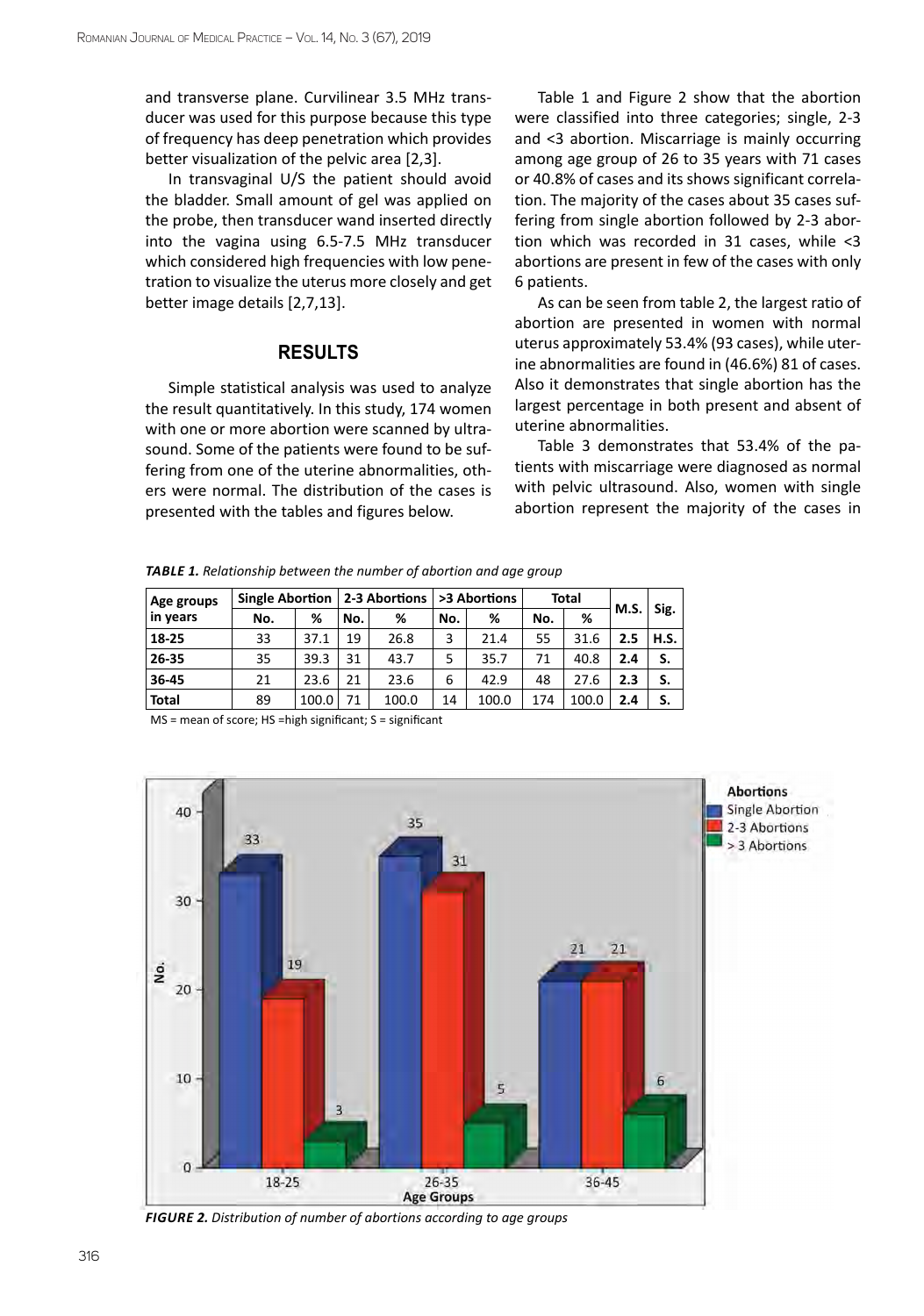|                | <b>Number of miscarriage</b> |      |               |      |              |      |              |      |      |      |
|----------------|------------------------------|------|---------------|------|--------------|------|--------------|------|------|------|
| <b>Uterine</b> | <b>Single Abortion</b>       |      | 2-3 Abortions |      | >3 Abortions |      | <b>Total</b> |      | M.S. | Sig. |
| Abnormality    | No.                          | %    | No.           | %    | No.          | %    | No.          | %    |      |      |
| Present        | 42                           | 47.2 | 32            | 45.1 | 7            | 50.0 | 81           | 46.6 | 2.43 |      |
| Absent         | 47                           | 52.8 | 39            | 54.9 | 7            | 50.0 | 93           | 53.4 | 2.43 |      |
| <b>Total</b>   | 89                           | 100  | 71            | 100  | 14           | 100  | 174          | 100  | 2.43 | S.   |

*Table 2. Relationship between number of abortions and presence of uterine abnormality*

*Table 3. Ultrasound finding in each type of abortions*

|                              | <b>Single Abortion</b> |       |                | 2-3 Abortions |     | >3 Abortions | Total |       |  |
|------------------------------|------------------------|-------|----------------|---------------|-----|--------------|-------|-------|--|
| <b>Uterine Abnormalities</b> | No.                    | ℅     | No.            | ℅             | No. | ℅            | No.   | %     |  |
| <b>Normal</b>                | 47                     | 52.8  | 39             | 54.9          | 7   | 50.0         | 93    | 53.4  |  |
| <b>Bicournuate</b>           | 10                     | 11.2  | 7              | 9.9           | 3   | 21.4         | 20    | 11.5  |  |
| Unicornuate                  | 4                      | 4.5   | $\overline{2}$ | 2.8           | 0   | 0.0          | 6     | 3.4   |  |
| <b>Septate</b>               | 7                      | 7.9   | 8              | 11.3          | 1   | 7.1          | 16    | 9.2   |  |
| Arcuate                      | 3                      | 3.4   | 5              | 7.0           | 0   | 0.0          | 8     | 4.6   |  |
| <b>Endometriosis</b>         | 4                      | 4.5   | 3              | 4.2           | 1   | 7.1          | 8     | 4.6   |  |
| <b>Cervical Incompetence</b> | 6                      | 6.7   | 3              | 4.2           | 2   | 14.3         | 11    | 6.3   |  |
| <b>Uterine Fibroid</b>       | 8                      | 9.0   | 4              | 5.6           | 0   | 0.0          | 12    | 6.9   |  |
| <b>Total</b>                 | 89                     | 100.0 | 71             | 100.0         | 14  | 100.0        | 174   | 100.0 |  |

*Table 4. The relationship between uterine abnormalities and types of abortion*

|                              |                        |      | <b>Abortions</b> |      |                |      |              |      |      |             |
|------------------------------|------------------------|------|------------------|------|----------------|------|--------------|------|------|-------------|
| <b>Uterine Abnormalities</b> | <b>Single Abortion</b> |      | 2-3 Abortions    |      | >3 Abortions   |      |              |      |      |             |
|                              | No.                    | %    | No.              | %    | No.            | %    | <b>Total</b> | %    | M.S. | Sig.        |
| <b>Bicornuate</b>            | 10                     | 11.2 | 7                | 9.9  | 3              | 21.4 | 20           | 11.5 | 2.3  | S.          |
| Unicornuate                  | 4                      | 4.5  | 2                | 2.8  | 0              | 0.0  | 6            | 3.4  | 2.6  | <b>H.S.</b> |
| Septate                      | 7                      | 7.9  | 8                | 11.3 | 1              | 7.1  | 16           | 9.2  | 2.3  | S.          |
| <b>Endometriosis</b>         | 4                      | 4.5  | 3                | 4.2  | 1              | 7.1  | 8            | 4.6  | 2.3  | S.          |
| <b>Cervical Incompetence</b> | 6                      | 6.7  | 3                | 4.2  | $\overline{2}$ | 14.3 | 11           | 6.3  | 2.3  | S.          |
| <b>Uterine Fibroid</b>       | 8                      | 9.0  | 4                | 5.6  | 0              | 0.0  | 12           | 6.9  | 2.6  | <b>H.S.</b> |
| Arcuate                      | 3                      | 3.4  | 5.               | 7.0  | 0              | 0.0  | 8            | 4.6  | 2.3  | S.          |
| <b>Total</b>                 | 42                     | 100  | 32               | 100  | 7              | 100  | 81           | 100  | 2.3  | S.          |



*Figure 3. Distribution of study sample according to types of uterine abnormalities*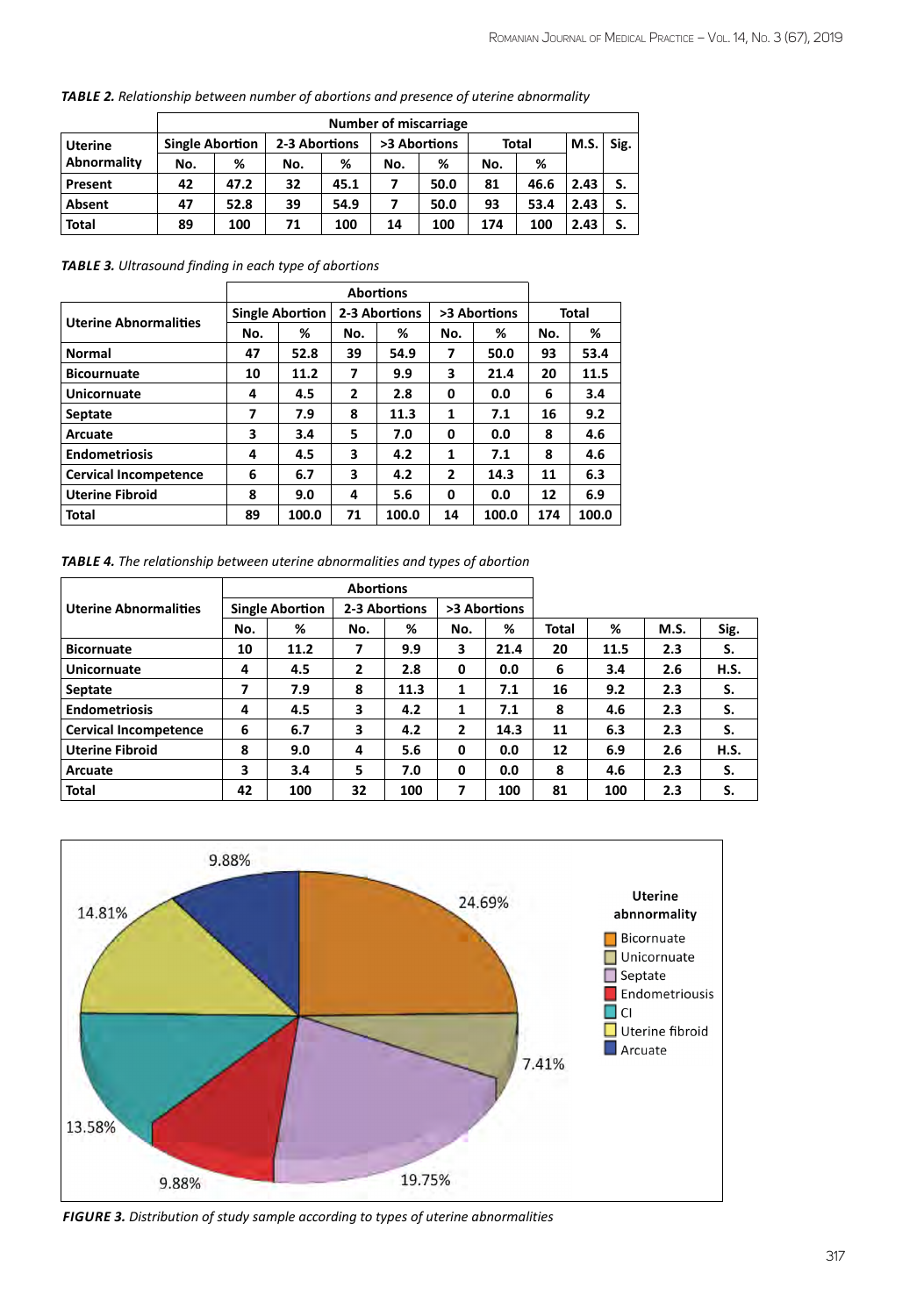most types of uterine abnormalities. For example, women with bicournuate uterus were recorded in 10 patients with single abortion and in 7 and 3 patients of women with 2-3 and more than 3 respectively.

Table 4 and figure 3 displayed the percentage of uterine abnormalities among female with miscarriage. It is clearly seen that bicornuate uterus occupied higher percentage than other abnormalities, which identified in 24.69% of the abnormal cases, then septate uterus which noticed in 19.75%. Unicornuate have the least incidence which present in only 7.41% of abnormal cases.

### **Discussions**

Several factors have been recorded as etiological causes of spontaneous abortions. This study was conducted on women who suffered from at least one miscarriage, then they scanned by ultrasound to diagnose if they have any uterine abnormalities as these are one of the main factors that have been implicated in the occurrence of recurrent miscarriage [10,14].

As shown in tables 1 and figure 2 the greatest percentage of miscarriage was presented in the age group (26-35) whether they were suffering from uterine abnormalities or not. This may be due to the main age of marriage in the area of study as registered by the Iraq Family Health Survey (2007), which identified that the average age of marriage is the age 25year and it is recorded in 55.6% of married women [12].

Of the total cases of women with abortion about 81 patients or 46.6% of the cases have uterine abnormalities including congenital and acquired irregularities as shown in table 2. The most obvious finding to emerge from the analysis is that women with bicornuate uterus have the highest incidence of recurrent pregnancy loss with significant correlation. It is recorded that 20 patients (24.69%) with one or more miscarriage is likely to have bicornuate uterus, as shown in figure 4. This represents 11 % of all the collected cases. This result is in consistent with previous studies which indicate that the prevalence of bicornuate uterus has the foremost prevalence among all types of anomalies and it could be found in 37% of patients with incomplete pregnancy [15,16]. However, several studies have stated that frequency of septate uterus is greater than bicornuate uterus [15], while in current study septate uterus present as a second major defect of the uterus, which affected on the reproductive outcome. This defect is present in 16 patients – 9.2% of all patients with preg-

nancy loss or 19.75% of the patients with uterine abnormality. Such deference in the results may relate to the differential diagnosis in each study which depends on the diagnostic techniques. For example, the diagnosis by 3D ultrasound [34], sonohysterography [35], and MRI can provide more information to differentiate between bicornuate, septate and arcuate uterus [36].

A significant ultrasound finding was uterine fibroid which represents 14.81% or 12 cases of the patients with spontaneous abortion. These findings will doubtless be much scrutinized, but there are some immediately dependable conclusions for the effect of uterine fibroid on pregnancy outcome. Previous study suggested that 10% of the patients with uterine fibroid is likely to have spontaneous miscarriage [17], whereas other study has found that only 4.5% of the females with uterine fibroid will develop pregnancy loss [18]. Other has deferent results and reported that miscarriage rate could reach 33.3% in patients with intramural fibroid [19]. Currently, not many studies have reported correlation between fibroids and abortion. The overwhelming common studies in the literature reporting an elevation in the rates of abortion in patients with uterine fibroid [18,20,21]. Unfortunately, their main concentration was infertility rates rather than miscarriage, while only a small number of researches have made a discrepancy about types of fibroids. For example, there is a systematic review found obvious relationship between the location of fibroids and spontaneous miscarriage rate. Pregnancy loss is likely to be higher with submucosal and intramural respectively compared with women with normal uterus while, subserosal fibroids have hardly any effect on pregnancy [22]. Conversely, some studies established that all types of fibroids may cause spontaneous miscarriage [23].

Other ultrasound finding was cervical incompetence (CI), in this condition the cervix is considered incompetent when it is unable to support a pregnancy until delivery. Typically, there is no symptom and the dilatation occurs in the second trimester which causes premature delivery [24,26], which considered one of the etiological factors that have negative effect on fetal placentation and can increase risk of miscarriage [15,25,32]. CI is presented in 13.58% of all aborted patients with abnormality as shown in figure 4. However, there is no much up to date evidence concerned with this subject. Old evidences were found that the incidence of CI among aborters is from 8 to 15% [24,27]. This condition is mostly treatable at early stage of pregnancy which could decrease the rate of pregnancy loss [37].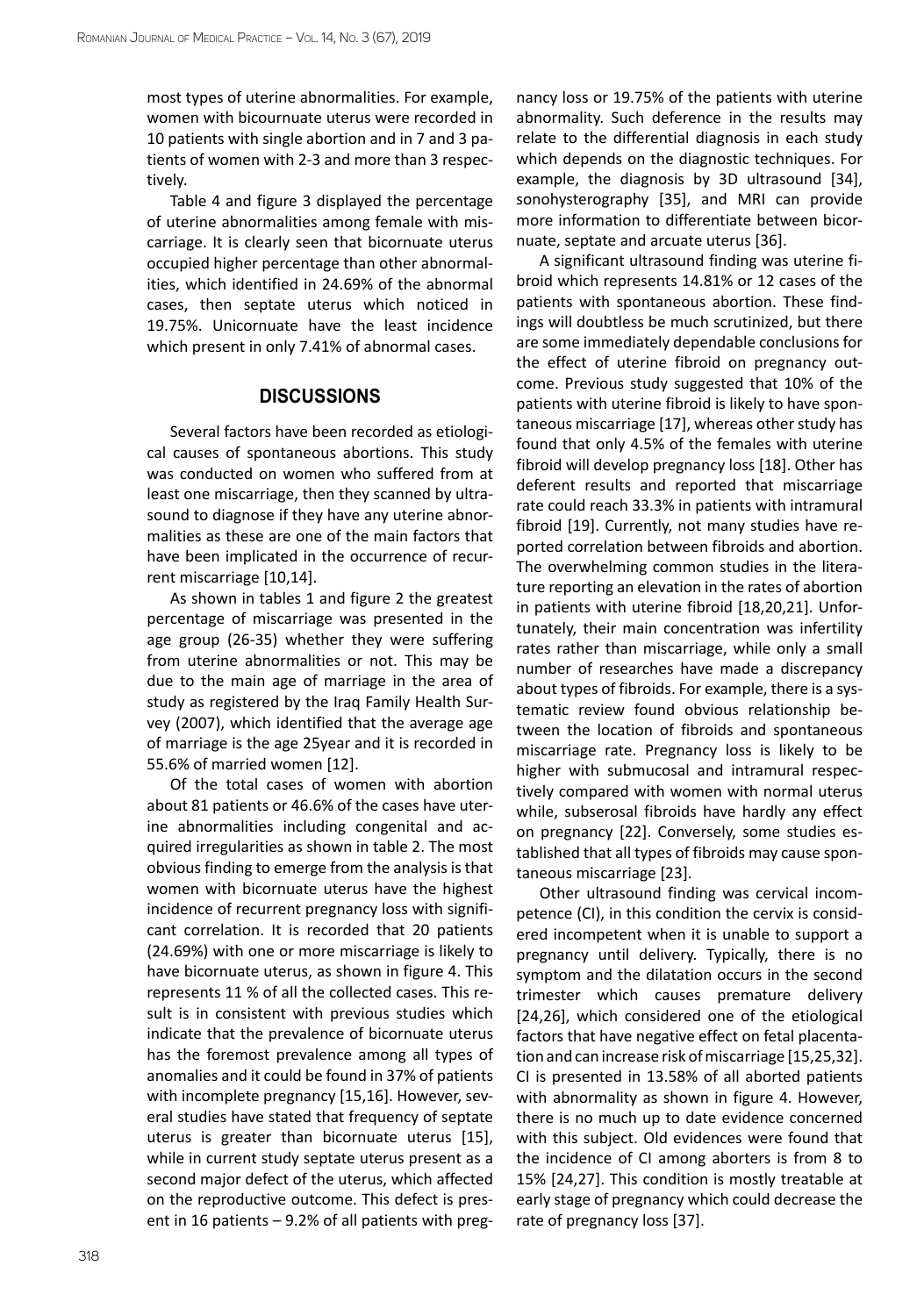Both endometriosis and arcuate uterus are noticed in same percentage of 9.88%. Endometriosis is a condition in which endometrial glands are presenting at outside uterus [11]. Women with this condition will be under risk of early miscarriage or later pregnancy complications [10]. Recent study has supported this result and shown that women with endometriosis were 76% more likely to have a miscarriage than those who did not have the condition [29]. Also, this result is in accord with previous study by Salim et al. (2003), who illustrate that the incidence of arcute uterus is from 1.0 to 16.9%. However, the effect of it on miscarriage remains unexplainable [30].

The final result was the unicornuate uterus which has the least incidence of the causes of miscarriage with 7.41%. This result is approved by Li et al. (2000), who illustrate that unicornuate uterus has poor impact on pregnancy and present in 4.4% of the women with recurrent abortion [31]. Other study illustrates that four of five patients with unicornuate will suffer from early pregnancy loss [15].

In general, ultrasound finding of uterine abnormalities was established in 46.6% of the aborted patients compared with 53.4% with normal uterus. This high percentage is related to combination of the congenital & acquired abnormality of the uterus. The prevalence of major uterine anomalies such as bicornuate, unicornuate, septate and arcuate uterus was 28.7% and acquired abnormalities were about 18% among all women with miscarriages. These findings were comparable to the finding of the previous research which finds approximately the same results [38]. These results suggest that uterine abnormalities were found in high percentage of Iraqi women, so these data must be carefully interpreted to identify the primary causes such incidence.

## **Conclusions**

The present study was designed to determine the prevalence of uterine abnormality in aborted women. The results of this investigation show that less than half of women (46.6%) have uterine abnormalities and more than half of the cases look normal on ultrasound. The main age group was from 26-35 years with all number of abortions and the majority of the patients (51%) have single abortion. The most obvious prevalence of uterine anomalies was bicornute uterus presenting in 20 patients followed by septate uterus which established in16 of the inspected women. However, only 6 cases of 147 have unicornuate uterus. Other ultrasound findings of the patient with pregnancy loss were uterine fibroid, CI and endometriosis which indicated in 14.81%, 13.58% and 9.88 % respectively. The empirical findings of this study provide new evidence regard the incidence of uterine anomalies and pathology among women with abortion bases on ultrasound scanning. Therefore, further research needs to examine more closely the links between each type of abnormalities and pregnancy loss. Also it could be carried out on uterine abnormalities using other diagnostic modalities.

#### **references**

- 1. Murthi SB, Ferguson M, Sisley AC. Ultrasound physics and equipment. In Bedside Procedures for the Intensivist. 2010; 2nd edition pp. 57–80.
- 2. Palmer Philip ES, Breyer B, Bruguera CA, Gharbi HA, Goldberg BB et al. Manual of diagnostic ultrasound, edited by P. E. S. Palmer, 1995.
- 3. Wilhjelm JE, Kristensson M, Andersen OT. Medical diagnostic ultrasound physical principles and imaging. Technical University of Denmark. 2016; 1(3). pp1-18. Available at: http://bme.elektro.dtu.dk/jw/webbook/ Ultrasound/main.pdf.
- 4. Chan V, Perlas A. Basics of Ultrasound Imaging. In: Atlas of Ultrasound-Guided Procedures in Interventional Pain Management. By Narouze, S.N. (eds.). Springer Science and Business Media. 2011; pp.13-19.
- 5. Canzone G, Parlato M, Triolo L. 2D-3D Ultrasound in the Diagnosis of Uterine Malformations. Donald School Journal of Ultrasound in Obstetrics & Gynecology. 2007; pp. 77–79.
- 6. Scanlon VC, Sanders T. Essentials of Anatomy and Physiology 4th edition, FA Davis Company. ISBN. Journal of medical education 2007; 30(5). 13: 978-0-8036- 3957-7© 2015 Paperback 696 pages.
- 7. Mihu D, Mihu CM. Ultrasonography of the uterus and ovaries. Medical Ultrasonography. 2011; 13(3), pp. 249–52.
- 8. Bermejo C et al. Three-dimensional ultrasound in the diagnosis of Müllerian duct anomalies and concordance with magnetic resonance imaging. Ultrasound in Obstetrics and Gynecology, 2010; 35(5), pp. 593–601.
- 9. Momtaz MM, Ebrashy AN, Marzouk AA. Three-dimensional ultrasonography in the

evaluation of the uterine cavity. Middle East Fertility Society Journal. 2007; 12(1), pp. 41–46.

- 10. Rackow BW, Arici A. Reproductive performance of women with müllerian anomalies. Current Opinion in Obstetrics and Gynecology. 2007; pp. 229–237.
- 11. Bagaria SJ, Rasalkar DD, Paunipagar BK. Imaging Tools for Endometriosis : Role of Ultrasound, MRI and Other Imaging Modalities in Diagnosis and Planning Intervention. Endometriosis-Basic Concepts and Current Research Trends. 2012; pp. 438–446.
- 12. WHO Ministry of Planning and Development Cooperation. Iraq Family Health Survey. 2007; Available at http:// www.who.int/mediacentre/news/ releases/2008/pr02/2008\_iraq\_family health\_survey\_report.pdf.